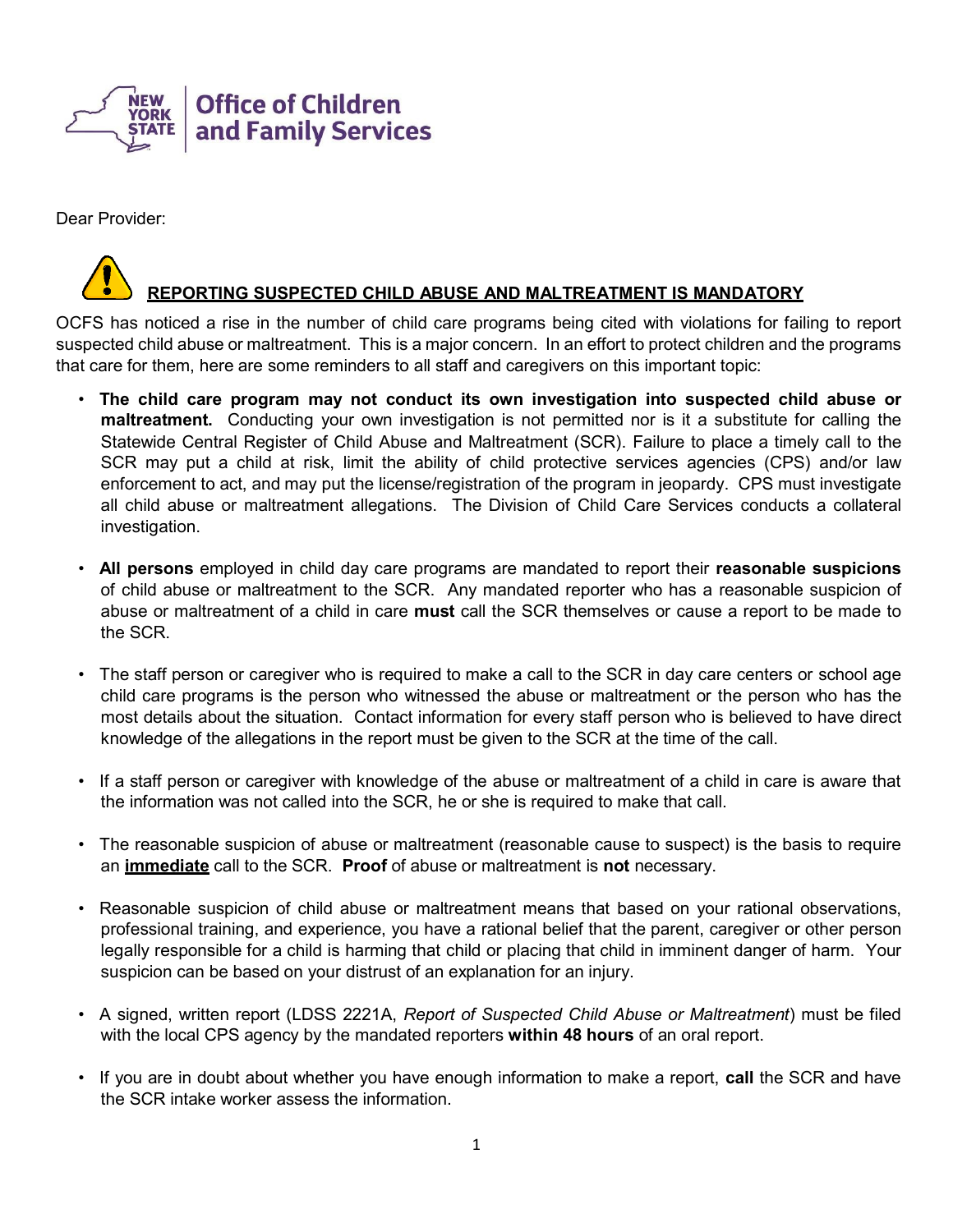- If you call the SCR and a report is not registered but you subsequently learn significant new information about the incident or situation, you **must** call the SCR again.
- The mandated reporter phone number to the SCR is **1 (800) 635-1522**. This is a confidential phone number to be used only by mandated reporters. Calls are answered 24 hours a day, seven days a week.

#### Consequences for Failure to Report

Anyone who is mandated to report suspected child abuse or maltreatment *and willfully fails to do so* could be charged with a Class A misdemeanor and could be subject to criminal penalties. Further, mandated reporters can be sued in a civil court for monetary damages for any damages caused by the mandated reporter's knowing and willful failure to make a report to the SCR. Ask for the report ID number for your records. If your information is not accepted as a report, remember to get the SCR worker's name for your records. If you do not agree with the SCR worker's decision, ask to speak to a supervisor for further consultation.

The list above does not cover all mandated reporter requirements, but it does address the more common errors programs are making in reporting SCR cases. OCFS recommends that child care programs regularly review the reporting requirements found in **Section .10** of the regulations. *Summary Guide for Mandated Reporters In New York State* (available at: <http://ocfs.ny.gov/main/publications/Pub1159.pdf> in Adobe PDF or Text, and also available in Spanish, Arabic, Chinese, and Russian) provides mandated reporters with an overview of their obligations and a conceptual framework of the New York State Child Protective Services System.

OCFS also offers online Mandated Reporter Training in Child Abuse and Maltreatment Identification at no cost to you. Register anytime at [www.nysmandatedreporter.org.](http://www.nysmandatedreporter.org/) This two-hour web-based training is fully narrated and interactive, and features learning exercises customized for child care professionals.



# **DO NOT DELAY! FOUNDATIONS IN HEALTH AND SAFETY TRAINING REQUIRED BY SEPTEMBER 30, 2017**

In the previous Dear Provider letter (dated March, 2017) we let you know about the new federal law requiring child care directors, teachers, caregivers, and volunteers with the potential for regular and substantial contact with children in care to complete health and safety training by **September 30, 2017, (or within three months of starting such position, if later)**. The March Dear Provider letter detailed the requirements of the new regulations. The letter is available on the OCFS website at [http://ocfs.ny.gov/main/childcare/letters.asp.](http://ocfs.ny.gov/main/childcare/letters.asp) Please, do not delay! Log onto:<https://www.ecetp.pdp.albany.edu/index.asp> and complete *Foundations in Health and Safety e-Learning.* This five-hour, online course is available at no cost to you, and will count toward the 30 hours of training required every two years.

*Foundations in Health and Safety e-Learning* has just become available in Spanish, titled *Aprendizaje a Distancia Sobre Fundamentos de Salud y Seguridad*.

It is anticipated that *Foundations in Health and Safety e-Learning* will be available in Chinese on September 14, 2017.

To enroll, go to: [https://www.ecetp.pdp.albany.edu/index.asp.](https://www.ecetp.pdp.albany.edu/index.asp)

**Remember**: anyone who does not complete this training by September 30, 2017, may not be left unsupervised with day care children and the program will not be in compliance with regulation. Failure to comply with the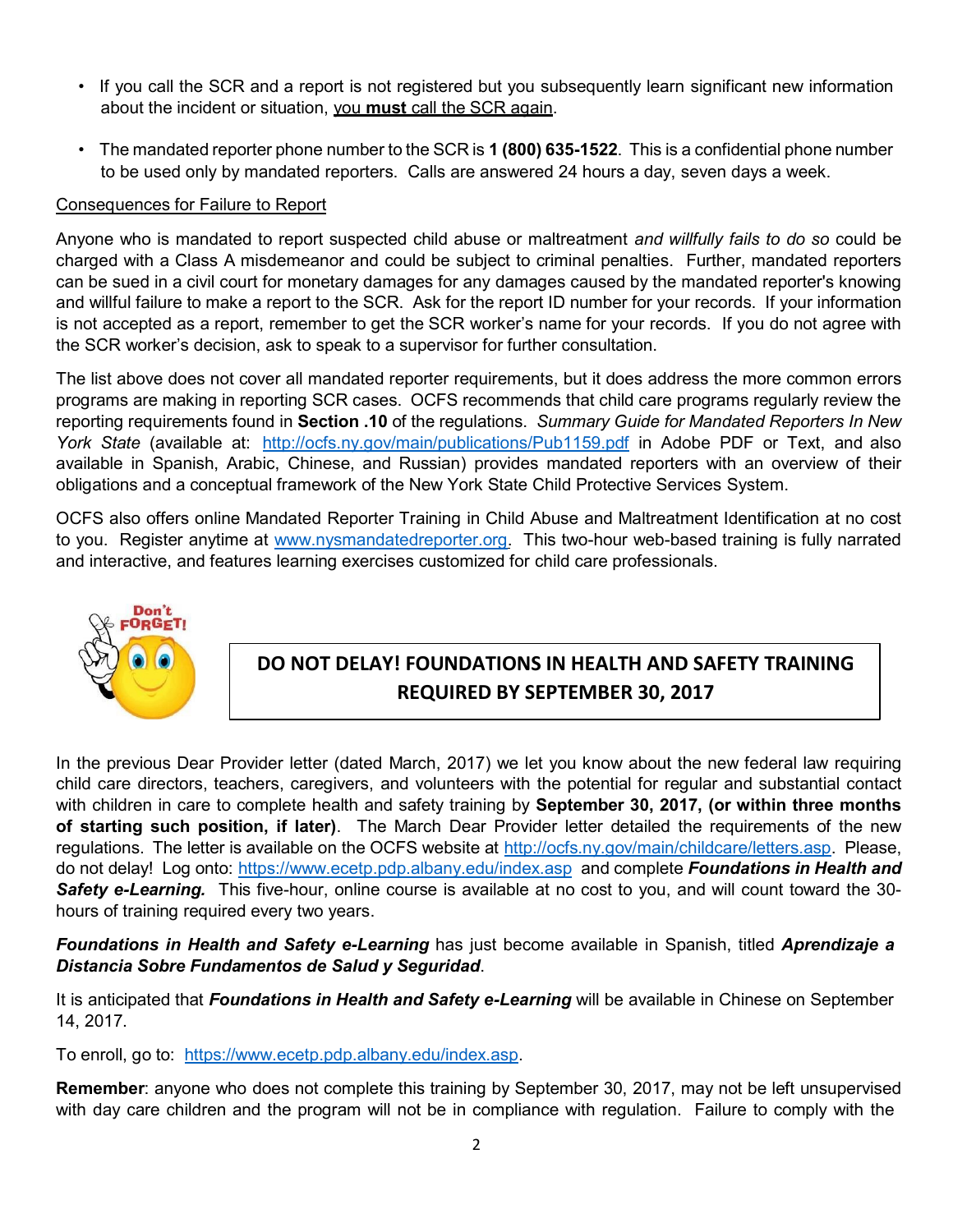requirement may result in enforcement action including, but not limited to, the loss of your license or registration. If you have any questions, please contact the OCFS regional office in your area.

# **TRAINING REQUIREMENT: DCC and SACC DIRECTORS hired on or after October 1, 2017**

All new directors of day care centers or school age child care programs hired on or after October 1, 2017, will be required to complete an OCFS 15-hour health and safety classroom training, either pre-service or within three months of their start date as director, and current directors who have not completed the *Foundations in Health and Safety e-Learning* by September 30, 2017, will also be required to complete the OCFS 15-hour health and safety classroom training. There is a cost associated with this training. The goal for this training is to provide DCC and SACC directors with information on best practices that lead to high quality child care. Health and safety trainers can be found at: [https://www.ecetp.pdp.albany.edu/olapps/hstrainerlookup/findtrainer.aspx.](https://www.ecetp.pdp.albany.edu/olapps/hstrainerlookup/findtrainer.aspx)

## **ON-DEMAND TRAINING**

*Foundations in Health and Safety e-Learning* in Spanish is now available to directors of child day care centers and school-age child care programs as an on-demand training. This training is anticipated to be available on demand in Chinese on September 14, 2017. For information on how to become an on-demand trainer, visit: <https://www.ecetp.pdp.albany.edu/OnDemandTrainer.shtm>



# **OUCH! THAT'S TOO HOT!!**

Have you checked the temperature of your water lately? According to *Caring for Our Children*, a reference guide that sets national health and safety standards for early care and education programs, it is common for tap water to be a source of scalding in young children. Hot water temperatures at sinks used for handwashing, or where hot water will be in direct contact with children, should be set at a temperature of at least 60 degrees Fahrenheit and not exceeding 120 degrees Fahrenheit. Water heated to temperatures above 120 degrees takes less than 30 seconds to burn the skin. Check the temperature of the water in your program and ensure it falls within the safety range. Remember: children cannot be left without competent supervision at any time.



## **DOES YOUR PROGRAM CONTRACT FOR OUTSIDE SERVICES?**

Day care programs that contract with outside businesses to deliver classes or services such as Karate, dance, or computer classes for day care children are not permitted to leave these contracted instructors unsupervised with day care children. The contracted instructors do have the potential for regular and substantial contact with children so they must be cleared through the SCR and through the Staff Exclusion List maintained by the Justice Center for the Protection of People with Special Needs. However, contracted staff **may not** be fingerprinted by OCFS. As such, the interaction between the outside instructors and the children must be supervised by an employee of the child care program who has completed the required background checks.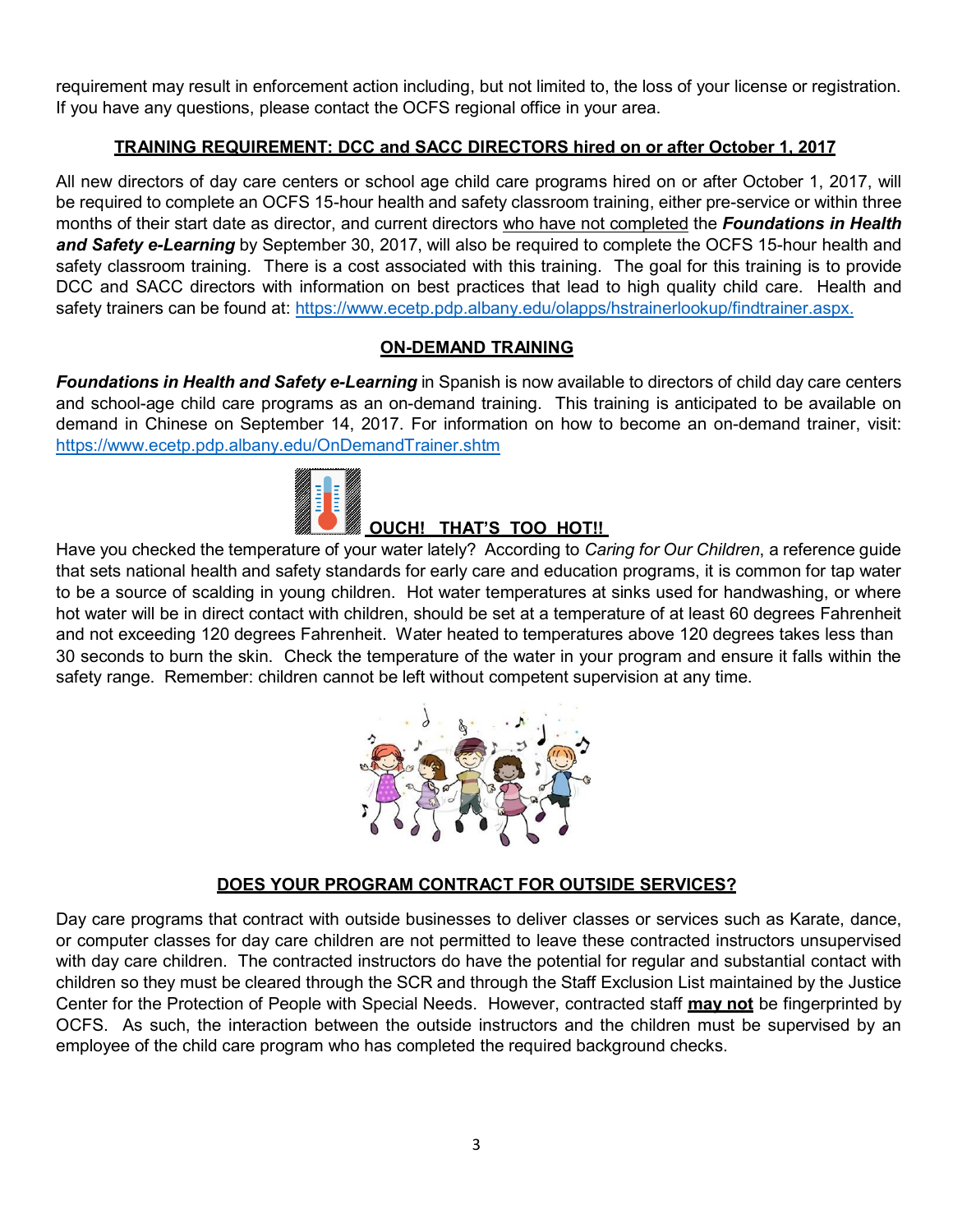

#### **ASPIRING NEWS!**

An exciting change has been made to Aspire! You can now UPLOAD documentation and training certificates directly to your Aspire profile. Child care facilities that create a 'program profile' can also scan and track training for individual staff. Aspire will calculate training hours and completed topic areas, which makes training information available at a glance. Visit the Aspire Registry website to learn more and get started. <https://nyworksforchildren.org/Home.aspx>

#### **NEED FINGERPRINTS?**

As of June 30, 2017, the forms required for fingerprinting services (Form OCFS-4930, *Request for NYS Fingerprinting Services: Child Day Care Programs* and OCFS-4930-1, *Guidelines for Fingerprinting: Child Day Care Programs*) have been updated with an important new service code and new information for scheduling fingerprint appointments. If you use the old forms after July 1, 2017, you will not be able to successfully schedule an appointment. Please discard any outdated fingerprinting forms you may have, and replace them with the updated versions. The new forms are available on the OCFS website: [http://ocfs.ny.gov/main/documents/docsChildCareAll.asp.](http://ocfs.ny.gov/main/documents/docsChildCareAll.asp)

#### **IMPORTANT CHANGES TO PROGRAM COMPLIANCE HISTORY**

On May 17, 2017, OCFS began expanding the posting period of compliance histories for licensed and registered programs on its website. What was once a two-year posting period will eventually be six years of compliance histories. This change will provide more information to parents seeking child care and will promote greater governmental transparency. The change is not being applied retroactively. However, histories that are already posted on the OCFS website will now remain there for six years from the date of the inspection.



#### **DO YOU KNOW?**

Today, one in six children in America doesn't get the food he or she needs every day. This takes a terrible toll on a child's health and development, and threatens a child's future in profound ways. Two federal programs, National School Lunch Program, and Summer Food Service Program, provide free meals to kids during summer months when they are at higher risk.

What can *you* do to help? It's simple! Enclosed you will find a color flyer (in English and Spanish) that explains three ways to find a summer food site in your community: